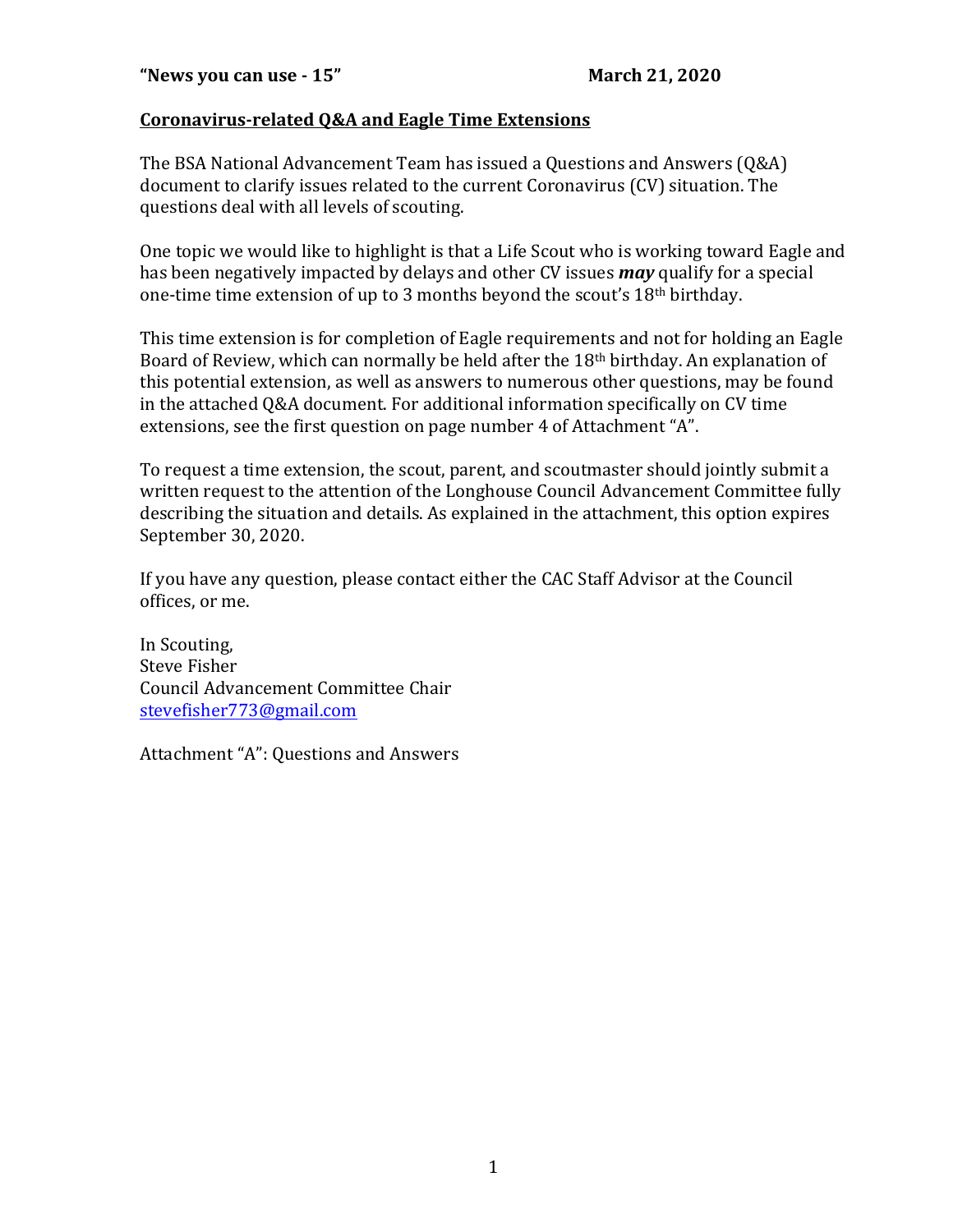# **Questions and Answers**

# **Cub Scouting/Scouts BSA/Venturing/Sea Scouting Rank Advancement and the Coronavirus (COVID-19)**

The following questions regarding advancement have arisen as we deal with closures, cancellations, or other issues caused by the spread of the coronavirus (COVID-19). Although there are difficulties and constraints, advancement can continue. Youth, parents, and leaders should work together to implement creative, common sense ways to facilitate advancement while adhering to the Guide to Safe Scouting and following the rules of Youth Protection training.

Please follow this link to the Guide to Advancement (GTA), which remains the primary source for information related to Scouts BSA advancement. It is referenced throughout the answers provided here.

Please send additional questions to advancement team@scouting.org

# **All Scouting Programs**

#### **Q: How can advancement be tracked remotely?**

A: Scouting units should use ScoutBook to record and track advancement.

To track advancement remotely, parents should:

- 1) Connect with their child's member profile via an invitation that the unit leader sends within ScoutBook.
- 2) Once a connection is made, the parent should use the Scouting app, found in both the App Store and Google Play, to stay connected with their unit.
- 3) The Scouting app provides parents the ability to report any advancement that was completed at home.

Go to https://help.scoutbook.com to learn more about how to start using ScoutBook and how to connect parents to their Scouts.

# **Cub Scouts**

# **Q: May parents sign off on Webelos and Arrow of Light requirements?**

A: Yes. Through July 31, 2020, parents and other adults in the Cub Scout's family, may sign off on Webelos and Arrow of Light requirements. We strongly encourage that parents use the Scouting App or ScoutBook to record completion of their child's requirements. 

# **Q:** If my den is behind in advancement due to COVID-19, can my Cub Scout continue to work on advancement through the summer?

A: Yes. Cub Scouts can continue to work on their current den's advancement through July 31, 2020. This is to provide any additional time a Cub Scout needs to complete their badge of rank; if they earn their badge of rank prior to July 31, 2020, they may advance to the next rank.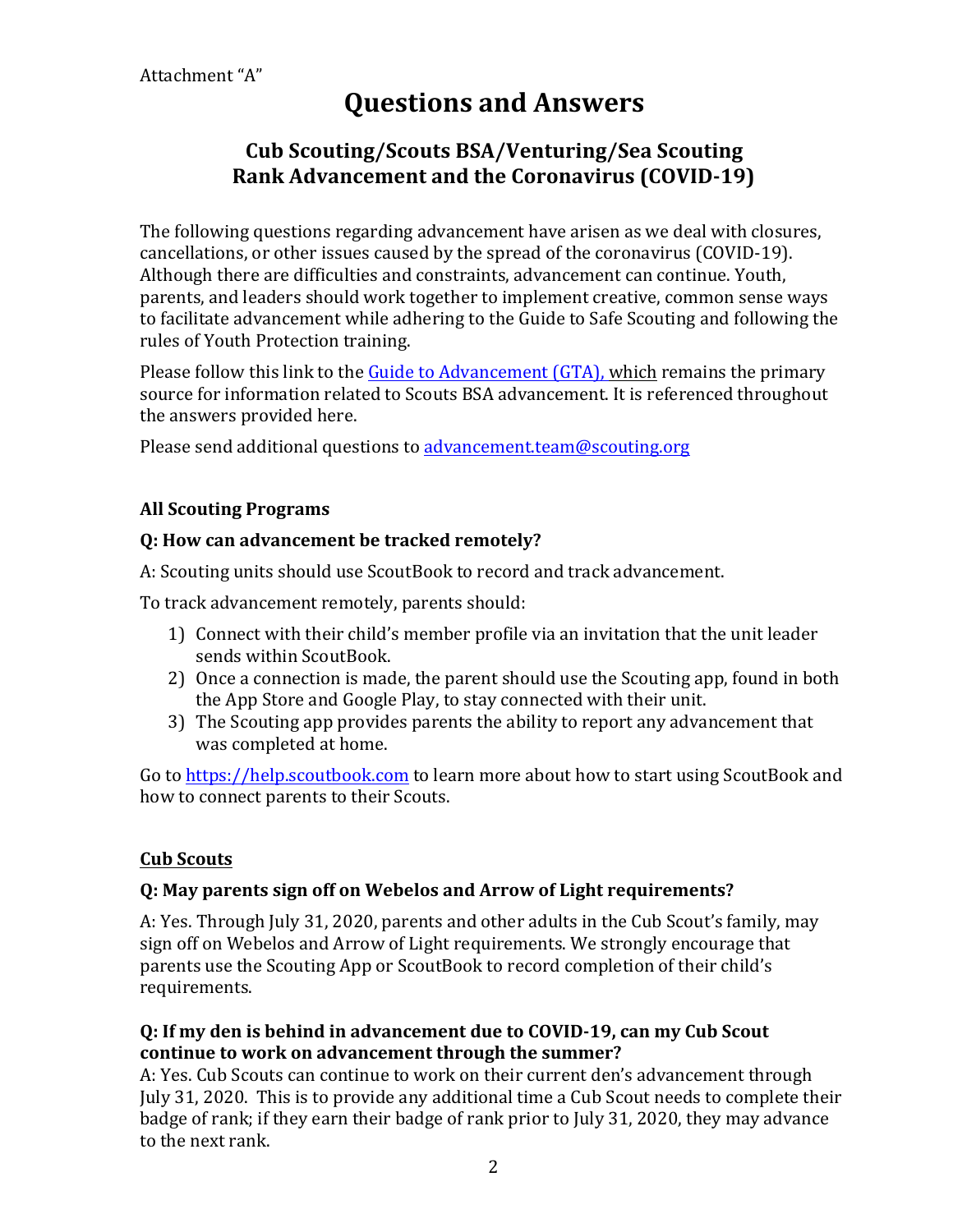# **Scouts BSA, Venturing and Sea Scouts**

#### **Q: May merit badge requirements or rank requirements be modified?**

A: No. All requirements must be completed as written. If meetings or activities are canceled or limited, youth should continue to work on requirements as far as possible. By employing common sense and creative solutions, many requirements–even Scoutmaster conferences–can be fulfilled through videoconferencing or telephone calls.

#### **Q: Can merit badge counseling or Nova/Supernova counseling be done using** digital technologies like Zoom or WebEx?

A: Yes, registered merit badge counselors or Nova counselors/Supernova mentors may work with youth using digital platforms, ensuring that all youth protection measures noted in the Guide to Safe Scouting and BSA's social media guidelines are in place. In addition to youth protection, the advancement guidelines in GTA Section 7 are required.

#### **Q: May time missed due to canceled unit meetings count toward active participation requirements?**

A: Yes. If youth are registered and in good standing, a disruption from COVID-19 virus can be the "noteworthy circumstance" that prevents participation. This policy has been in place for many years and is explained in GTA Topic 4.2.3.1.

# **Q:** May time missed due to canceled unit meetings count toward position of **responsibility requirements?**

A: Yes. If youth are registered and unable to meet the expectations of their positions because of COVID-19 disruptions, then units may need to waive or rethink the expectations. Just as youth must not be held to *unestablished* expectations, they must not be held to expectations that are impossible to fulfill. See GTA Topic 4.2.3.4, "Positions of Responsibility," with its six subtopics.

#### **Q: Does the National Council grant extensions of time to complete rank**  requirements beyond the 18<sup>th</sup> birthday for the Eagle or 21<sup>st</sup> birthday for Summit **or Quartermaster?**

A: Yes, but only for the Eagle Scout rank as described in GTA Topic 9.0.4.0 or for Venturing Summit or Sea Scout Quartermaster as described in GTA Topic 4.3.3.0. Unit leadership must become familiar with the five tests under 9.0.4.0. The tests were designed to accommodate such obstacles as those presented by COVID-19 disruptions.

#### **Q: Will youth who are not yet Life Scouts be allowed to apply for an extension to earn the Eagle Scout rank?**

A. Extensions are considered only for Scouts who are Life rank. If, once a Scout achieves Life rank, it turns out that COVID-19 disruptions along the way have left them with insufficient time to complete Eagle requirements, then this may be cited when the time comes to submit an extension request.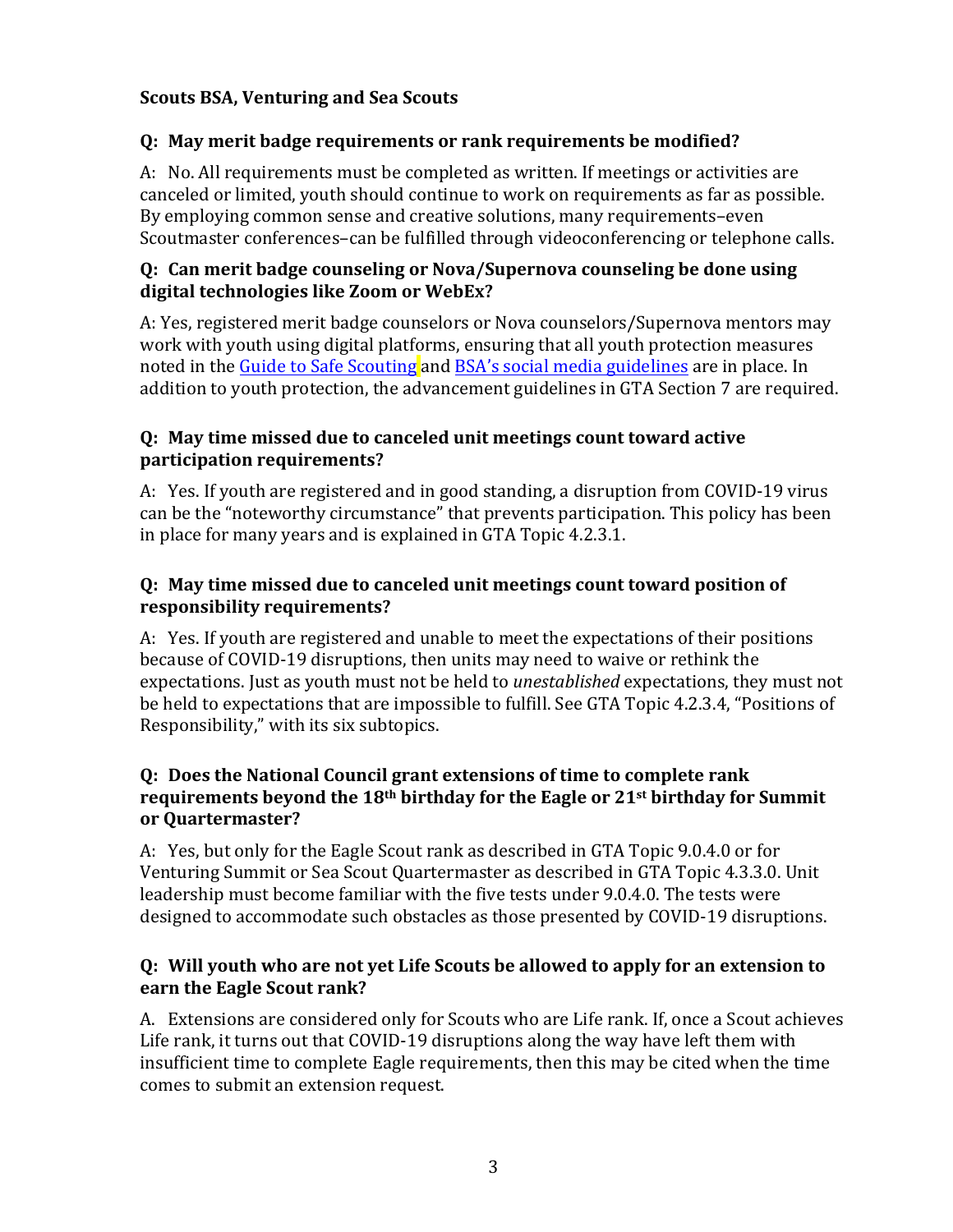# **Q: May local councils grant extensions?**

A: Normally, that is not allowed. However, due to the current situation—effective immediately and through September 30, 2020—council Scout executives may grant extensions, or delegate authority to the Council Advancement Committee to grant extensions under the following limitations:

- 1. It can be established that COVID-19 disruptions were the only circumstances that delayed work on Eagle Scout/Summit/Quartermaster advancement requirements, such as the service project or merit badges. If any other causes were involved, the extension request must go to the National Council following the process outlined in the GTA.
- 2. Extensions shall only be granted to youth in Scouts BSA who have already achieved Life rank.
- 3. When the council receives a COVID-19-related request for a time extension, the council reviews the request and approves it if appropriate. A written response stating the outcome of the extension request must go to the youth. If approved, the notification must be attached to the youth's Eagle/Summit/Quartermaster rank application. For Eagle, the extension must not exceed 3 months from the youth's 18<sup>th</sup> birthday; for Summit/Quartermaster, the extension must not exceed 3 months from the youth's  $21$ <sup>st</sup> birthday.
- 4. Upon turning 18, the Scout must submit a completed adult application and successfully complete YPT; their participant code will now be UP for SBSA or VP for Venturing and Sea Scouting.
- 5. Extension requests for more than 3 months beyond the youth's  $18<sup>th</sup>/21<sup>st</sup>$  birthday must be sent to the National Service Center following the process outlined in the GTA.

Note: A "month" in BSA advancement is defined as a day from one month to the next. For example, March 5 to April 5.

The authority for councils to grant extensions is temporary, lasting only through Sept. 30, 2020. 

#### **Q:** If youth have already received an extension, can they request additional time due to COVID-19?

A: Yes. Council Scout executives may grant extensions, or delegate authority to the Council Advancement Committee to grant extensions under the limitations listed above.

# **Q:** What should be done while an extension request is being considered?

A: Youth should continue to work on advancement in so far as they are able—e.g., independently, or over the phone or videoconference—and at Scouting activities once they resume.

# **Q: Are extensions required when an Eagle/Summit/Quartermaster board of review must be delayed?**

A: No. Councils may grant Eagle/Summit/Quartermaster boards of review up to six months after the youth's  $18th/21st$  birthday. See GTA Topic 8.0.3.1, "Eagle Scout Board of Review Beyond the 18th Birthday."